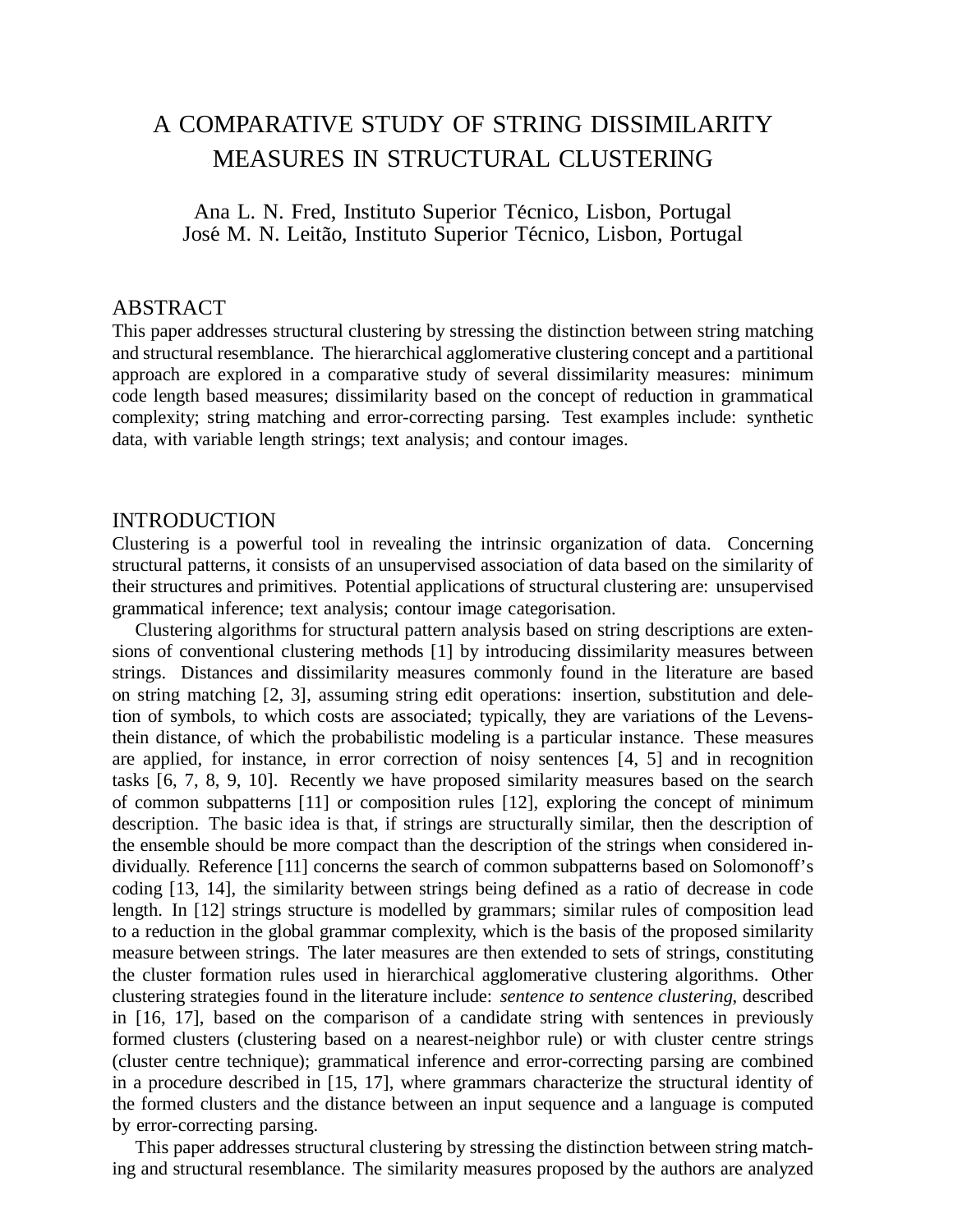and compared with string matching and error-correcting parsing techniques in the context of structural clustering. Hierarchical agglomerative clustering algorithms using these proximity measures and Fu's algorithm [15] are used in the analysis.

The paper is organized as follows. In a first section the set of dissimilarity measures is defined and analyzed in light of a short example. The second section presents the clustering algorithms; in the next section their performance is evaluated in several test examples in terms of the correctness of the associations made. A final section summarizes the conclusions.

## STRINGS, DISTANCES AND DISSIMILARITY MEASURES

A distance between strings  $s_i$  and  $s_j$  is some function  $d(s_i, s_j)$  measuring the dissimilarity between the two strings that obey the following properties:

1. Symmetry: 
$$
d(s_i, s_j) = d(s_j, s_i)
$$
.

2. Triangle inequality:  $d(s_i, s_i) \leq d(s_i, s_j) + d(s_j, s_i)$ .

This paper will focus on four approaches to measure string dissimilarity: (i)- string matching based on error transformations; (ii) - structure modeling by grammars, resemblance being measured by grammatical complexity; (iii) - searching for common subpatterns in a minimum code length framework; (iv) - distances between a string and a language described by a grammar, by means of error-correcting parsing.

### DISSIMILARITY BASED ON STRING EDIT OPERATIONS

This approach is based on the definition of string editing operations or error transformations, namely substitution, deletion and insertion of symbols. The well known *Levensthein distance* between two strings  $s_1$  and  $s_2$ ,  $d_L(s_1, s_2)$ , is defined as the minimum number of editing operations needed to transform  $s_1$  into  $s_2$ . An extension of the Levensthein distance by associating different costs to the several editing operations is known as the *weighted Levensthein distance*, defined as

 $d_W(s_1, s_2) = min \{ \gamma(T) | T$  is an edit transformation of  $s_1$  into  $s_2 \}$ 

where  $\gamma(T) = \sum_{i=1}^T \gamma(T_i)$ ,  $T_i$  is the *i*th editing operation performed in the transformation T, and  $\gamma(T_i)$  is the cost associated with that operation.

In order to preserve the symmetry property, weights can not be assigned arbitrarily. The costs of inserting or deleting a given symbol must be equal, as for the substitution of symbols:  $\gamma(T_S(b|a)) = \gamma(T_S(a|b))$ . It can be shown that the triangle inequality is verified (see for instance [8] and the references therein); thus it is a metric.

For simplicity, and under the assumption of no *a priori* knowledge about the penalizing mechanisms of the error transformations, in the remaining of the paper all edit operations will be assigned unitary costs, except for the operation of maintenance of a symbol, which will be assigned a null weight -  $d_L$ .

Normalization of the previous distances with respect to string lengths are obtained by postnormalization  $(d_{NW}(s_1,s_2) = d_W(s_1,s_2)/max\{|s_1|,|s_2|\})$  - normalized weighted Levensthein distance, and by optimal minimization of the distance normalized by the length of the editing path - normalized edit distance [6]:

$$
d_{NE}(s_1, s_2) = min \left\{ \frac{\gamma(T)}{|T|} \mid T \text{ is an editing path between } s_1 \text{ and } s_2 \right\}
$$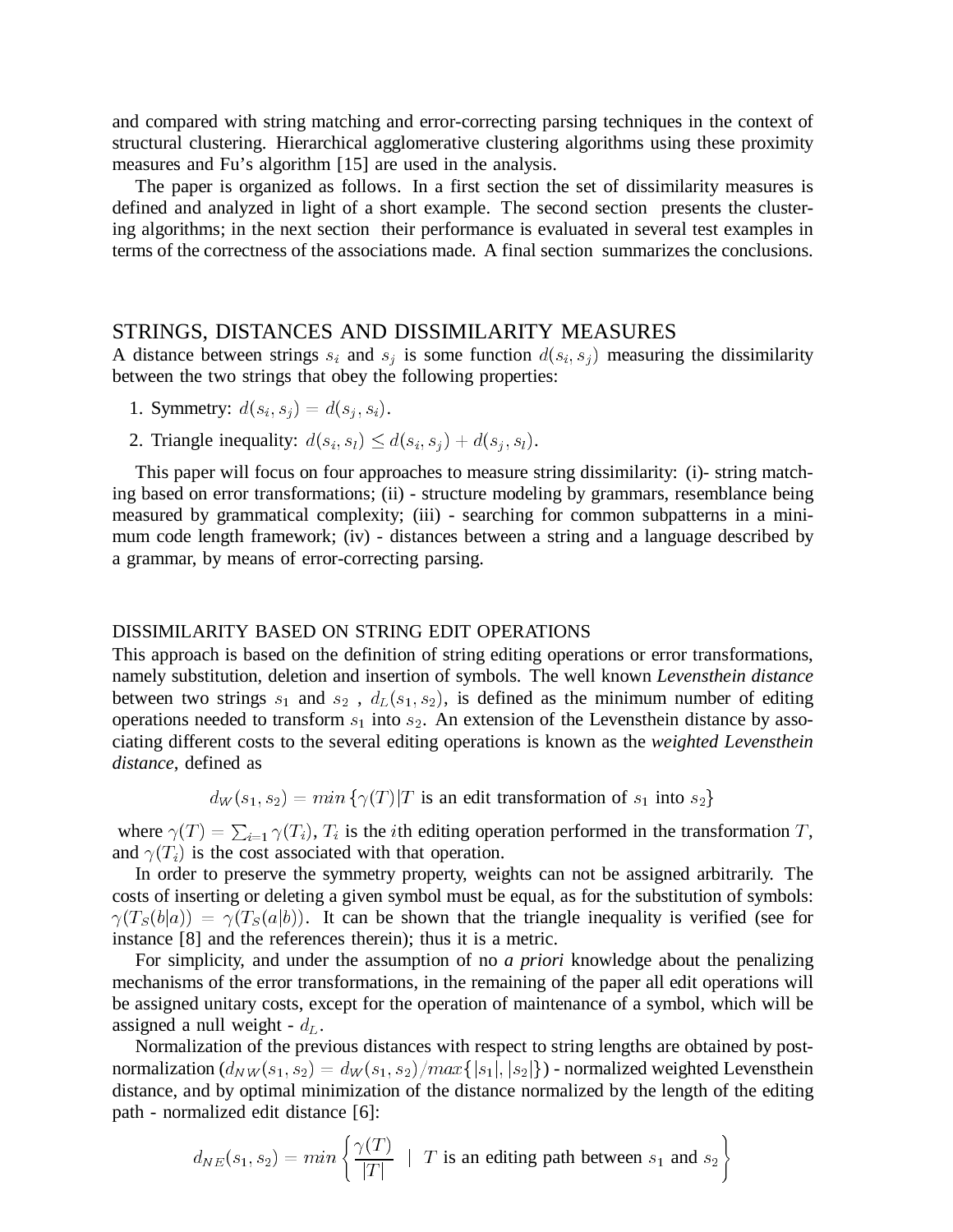where  $|T|$  is the length of the editing path. Vidal [6] has shown that the latter performs better in many situations. It should be emphasized that normalization leads to dissimilarity measures that are not metrics due to failure of the triangle inequality [8].

### DISSIMILARITY BASED ON ERROR-CORRECTING PARSING

Fu [15, 17] defined a distance between strings based on the modeling of string structure by means of grammars and on the concept of error-correcting parsing (ECP). According to this model, the distance between a string and a reference string is given by the error-correcting parser as the weighted Levensthein distance between the string and the nearest (in terms of edit operations) string generated by the grammar inferred from the reference string (thus exhibiting a similar structure):

$$
d_{ECP_f}(s_1, s_2) = \overset{min}{y} \{d_W(s_1, y) | y \in L(G_2) \text{ and } G_2 := \text{ Grammar inferred from } s_2\}
$$

The computation of the dissimilarity between strings requires two steps: 1- modeling of strings with grammars; 2- computation of the dissimilarity by error-correcting parsing. The grammatical inference procedure is responsible for the identification of regular patterns of composition that lead to the definition of rules. Different inference algorithms will produce distinct results both quantitatively and qualitatively, depending on how far apart are the underlying heuristics or criteria supporting the methods. It is not possible to define the "optimal" grammatical inference algorithm. Several methods can be tested or the election of a specific algorithm has to be based on some assumption or hint about the underlying structure.

It is important to notice that, even with adequate definition of the editing weights, the symmetry property cannot be ensured *a priori*. In fact,  $d_{ECP_f}(s_1, s_2) = min\{d_L(s_1, L(G_{s_2})\}$ which, in general, will be different from  $d_{ECP_f}(s_2, s_1) = min\{d_L(s_2, L(G_{s_1})\}$ . For instance, using Crespi-Reghizzi's method [19, 20] for grammatical inference one obtains:  $d_{ECP_f}(dfg, (abc)^2) = 3$  and  $d_{ECP_f}((abc)^2, dfg) = 6$ . In order to preserve the symmetry property we will therefore use the new definition:

$$
d_{ECP}(s_1,s_2) = min\{d_{ECP_f}(s_1,s_2), d_{ECP_f}(s_2,s_1)\}
$$

In this paper we will consider another variation of the previous measure by using the normalized edit distance, which we designate by  $d_{NECP}$ . Neither  $d_{ECP}$  or  $d_{NECP}$  constitute a metric because they do not obey the triangle inequality (for instance,  $d_{ECP}((dfg)^8,(abc)^2) =$  $24, d_{ECP}((abc)^2, dfg) = 3$  and  $d_{ECP}(dfg, (dfg)^8) = 0$ .

#### GRAMMAR COMPLEXITY-BASED DISSIMILARITY

In [12] we have proposed a new measure of similarity between strings according to which patterns are described by grammars, and exploring the concept of grammar complexity. The basic idea is that, if two sentences are structurally similar, than their joint description will be more compact than their isolated description due to sharing on common rules of symbol composition; the compactness of representation is quantified by the grammar complexity and the similarity is measured by the *ratio of decrease in grammar complexity*, as follows:

$$
RDCC(s_1,s_2) = \frac{C(G_{s_1}) + C(G_{s_2}) - C(G_{s_1,s_2})}{min\left\{C(G_{s_1}), C(G_{s_2})\right\}}
$$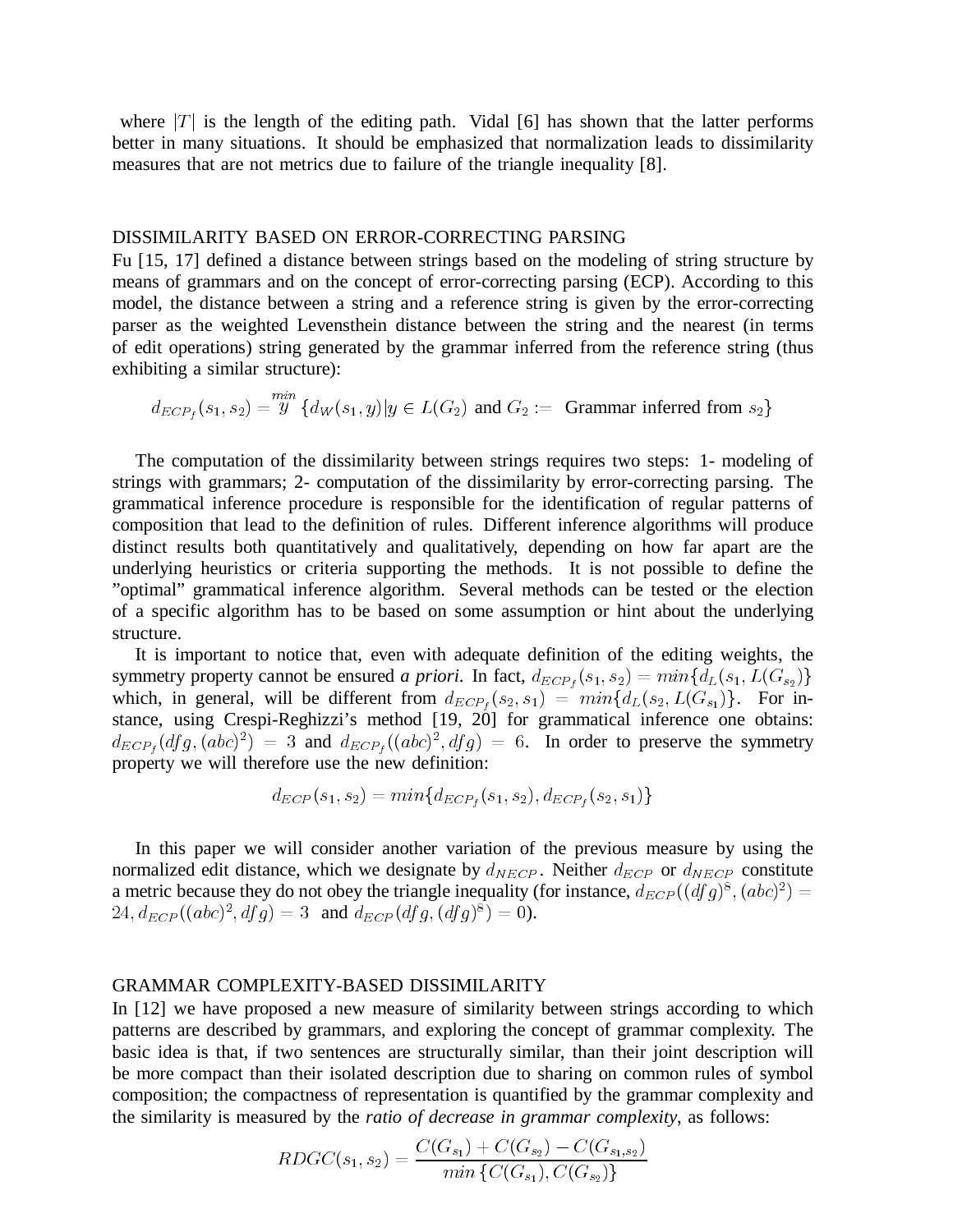where  $C(G_{s_i})$  denotes grammar complexity.

The complexity of a grammar  $G, C(G)$ , is defined as [12]

$$
C(G) = \sum_{i=1}^r \sum_{j=1}^{l_i} C(\alpha_{ij})
$$

where  $\alpha_{ij}$  represents the right side of the jth production for the *i*th non-terminal symbol of the grammar, and

$$
C(\alpha)=(n+1)log(n+1)-\sum_{i=1}^{m}k_{i}logk_{i}
$$

with  $k_i$  being the number of times that the symbol  $a_i$  appears in  $\alpha$ , and n is the length of the grammatical sentence  $\alpha$ .

Results obtained for the similarity measure, as for the preceding case, depend on the grammatical inference strategies adopted. However, the following characteristics are independent of the method adopted:

$$
RDCC(s_1, s_2) \geq 0
$$
  
\n
$$
\leq 1
$$
  
\n
$$
= 1 \text{ if } s_1 \equiv s_2
$$
  
\n
$$
= 0 \text{ if } s_1 \text{ and } s_2 \text{ have non overlapping alphabets}
$$
  
\n
$$
RDCC(s_1, s_2) = RDCC(s_2, s_1)
$$

As indicated above, the symmetry property is verified; the triangle inequality, however, is not always preserved.

### MINIMUM CODE LENGTH-BASED SIMILARITY

In [11] we proposed another measure of structural similarity exploring the notion of compressibility of sequences and algorithmic complexity. Solomonoff's code is there used for the search of pattern regularities and sequence compression. According to this coding scheme a sequence  $s_i$  is represented by the triplet: alphabet, symbol\_definition,  $s_i$ \_coded, where a coded string is obtained in an iterative procedure where, in each step, intermediate codes are produced by defining sequences of two symbols, which are represented by special single symbols, and rewriting the sequences using them [11, 13]. Compact codes are produced when sequences exhibit local or distant inter symbol interactions. Strings sharing subpattern regularities will therefore produce more compact codes than the gathering of the codes for the individual sequences. The quantification of this reduction in code length forms the basis of the similarity measure which we designate by NRDCL:

$$
NRDCL(s_1,s_2) = \dfrac{code\_len(s_1) + code\_len(s_2) - code\_len(s_1,s_2)}{(as)/2 + abs(|s_1\_code| - |s_2\_code|)}
$$

with

$$
as = |alphabet\_s_1| + |symbol\_definition\_s_1| + |alphabet\_s_2| + |symbol\_definition\_s_2|
$$

This similarity measure is symmetric but the triangle inequality does not hold in general.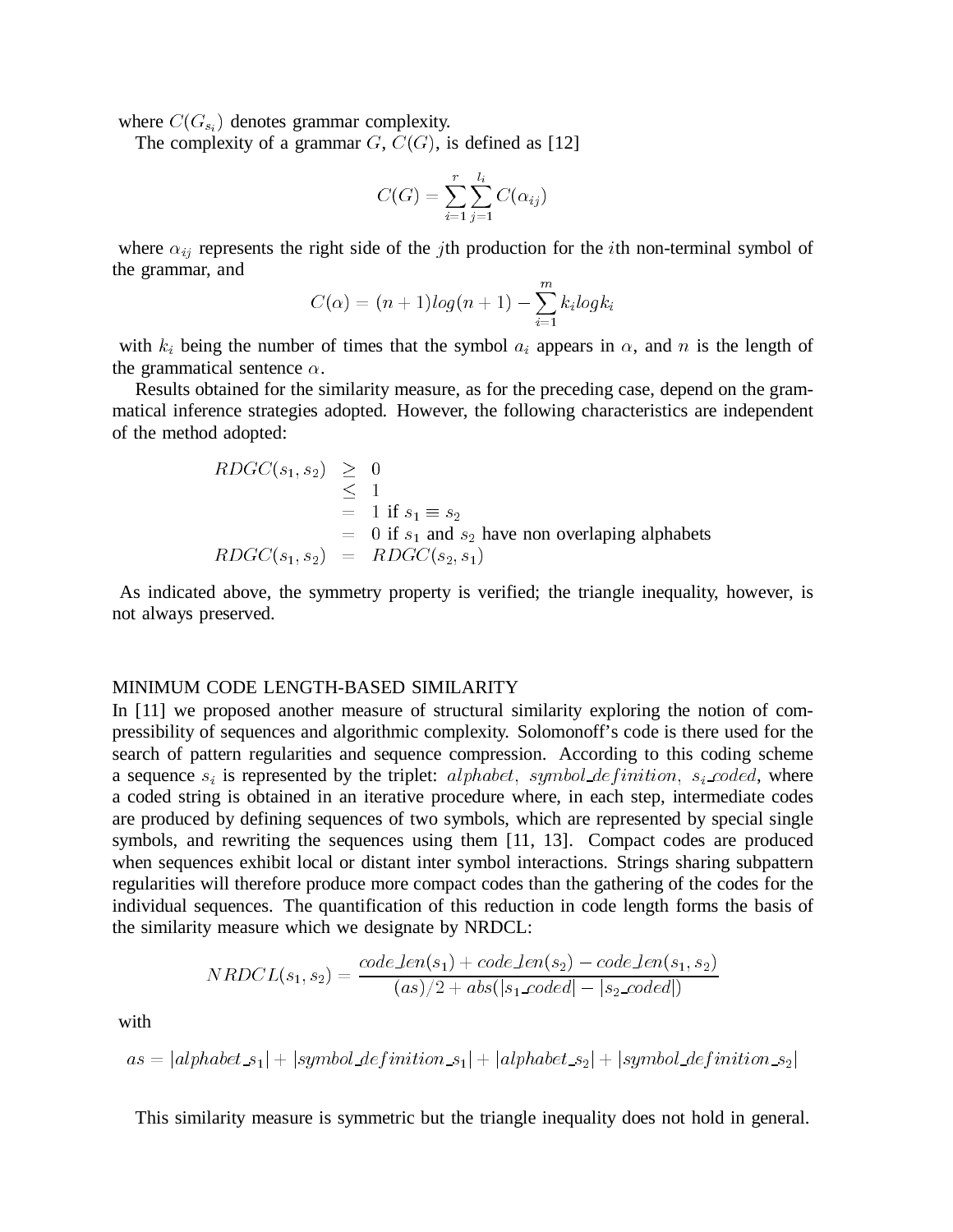## EXAMPLE

Table 1 illustrates the previous proximity measures. As shown,  $d_L$  and  $d_{NE}$  are typically conditioned by the similarity of strings lengths, higher similarity being found between  $(abc)^8$ and  $(cba)^8$  than with  $(abc)^{48}$ . They serve the purpose of string matching rather than structural similarity. This effect is compensated in the remaining measures with true independence in the strings lengths being obtained with the ECP and RDGC measures - grammatical models. The RDGC similarity gives higher penalization to the situation of distinct alphabets; the ECP method enables the establishment of differentiated costs, but criteria must be defined for the construction of these weights.

| ID | <b>String</b>             | $a_L$    | $a_{NE}$ | $a_{ECP}$ | $a_{NECP}$     | KDGC     |          |
|----|---------------------------|----------|----------|-----------|----------------|----------|----------|
|    | -aj g                     | 24       |          | 24        |                | 0        | 0        |
| 2  | $df\tilde{g}^{18}$        | 54       |          | 24        |                | 0        | 0        |
| 3  | $(abc)^8$                 | $\theta$ | $\Omega$ | 0         | $\overline{0}$ |          |          |
| 4  | $(abc)^{18}$              | 30       | 0.556    | 0         | $\Omega$       |          | 0.878    |
| 5  | $(abc)^{48}$              | 120      | 0.833    | 0         | $\Omega$       |          | 0.818    |
| 6  | $(cba)^8$                 | 16       | 0.667    | 13        | 0.542          | $\Omega$ | $\theta$ |
| 7  | $(cba)^{18}$              | 30       | 0.556    | 13        | 0.519          | $\Omega$ | 0.146    |
| 8  | $(abc)^8 (cba)^8$         | 24       | 0.500    |           | 0.042          | 0.586    | 0.591    |
| 9  | $(abc)^2$<br>$(cba)^{14}$ | 24       | 0.500    |           | 0.042          | 0.586    | 0.210    |
| 10 | 'abcf'                    | 16       | 0.400    | 8         | 0.250          | 0        | 0.429    |

Table 1: Dissimilarity and similarity values between string  $(abc)^8$  and the strings on the left column.

## CLUSTERING

The clustering algorithms proposed by the authors in [11, 12] integrate the RDGC and the NRDCL similarity measures into the hierarchical agglomerative clustering framework. This clustering paradigm can be summarized as follows: begin by assigning each sample to a single cluster and continue by merging clusters based on the similarity between clusters until a one-cluster solution is produced. The algorithm uses a proximity matrix measuring the similarity / dissimilarity between all pairs of clusters at a given step. It produces a sequence of partitions of the original data. A particular clustering is obtained by either fixating the number of clusters desired or by comparing the proximity values between clusters with a threshold; in this case the number of classes obtained is not known *a priori*. A schematic description of the algorithm can be expressed as:

- *Algorithm:* Hierarchical Agglomerative Clustering.
- *Input:* A set of strings  $X = \{s_1, s_2, \ldots, s_n\}$ ; a threshold the or the desired number of clusters  $N_c$ .
- *Output:* A partition of X into m clusters ( $m = N_c$  if the latter is specified),  $C_1, C_2, \ldots, C_m$ .
- *Steps:*
	- 1. Set each pattern into a single cluster. Set  $N_a = n$ .
	- 2. compute the proximity matrix between all pairs of strings.
	- 3. If  $N_a = N_c$  go to step 6.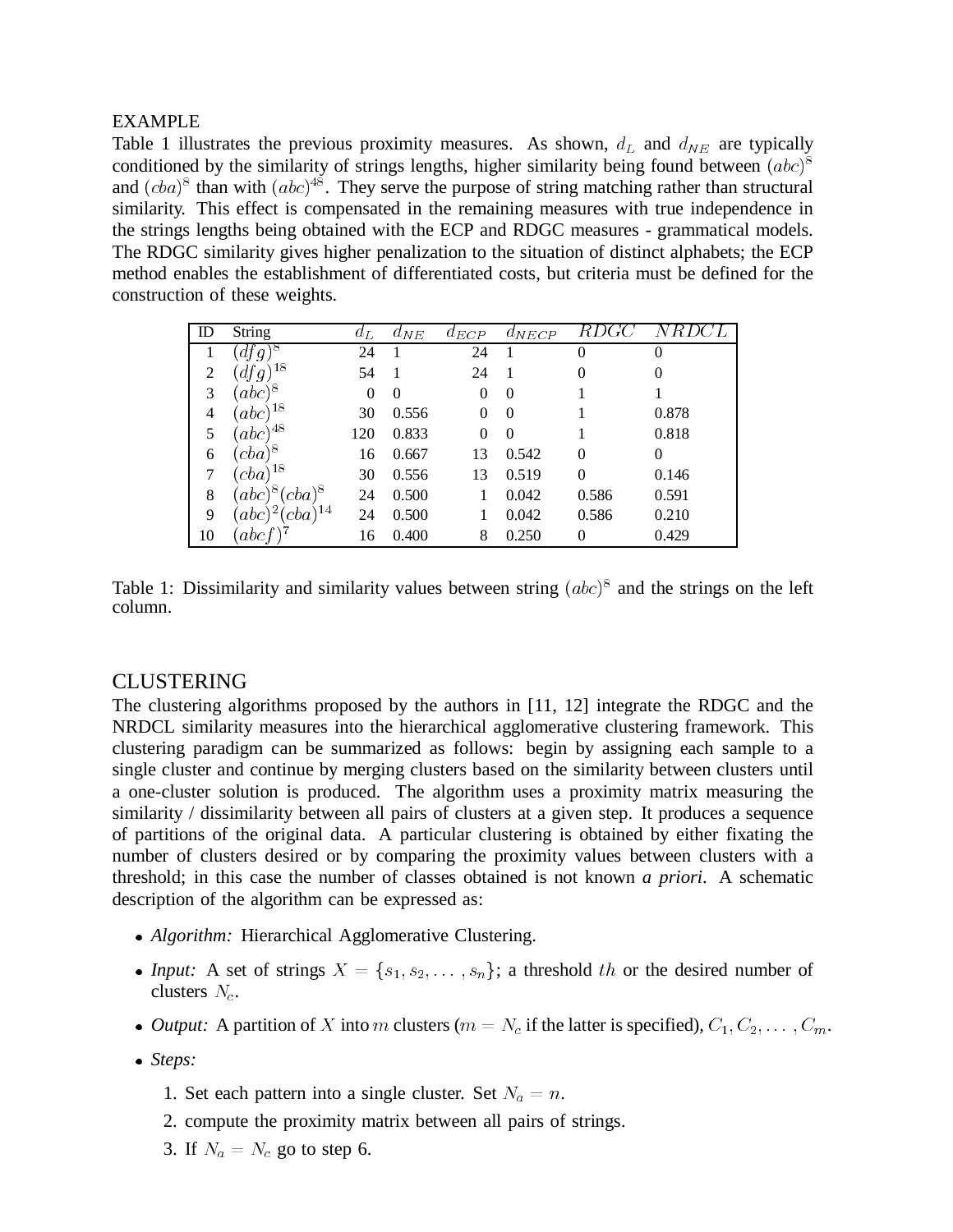- 4. Select from the proximity matrix the pair of clusters  $C_i, C_j$  most similar and let  $\text{simil}$  be that value of similarity. If  $\text{simil}$  is less than  $\text{th}$  (greater than  $\text{th}$  if it is a dissimilarity measure) than go to step 6.
- 5. Merge the two clusters and update the proximity matrix accordingly. Set  $N_a =$  $N_a - 1$  and continue in step 3.
- 6. End the computation by returning the data partition encountered.

Let  $C_i$  be a cluster represented by a set of  $n_i$  sentences  $X_i = \{s_1^i, s_2^i \dots, s_{ni}^i\}$ . Distinct clustering algorithms are obtained by appropriate definition of the dissimilarity between strings and the rule of cluster formation - proximity function between clusters.

For the definition of the proximity matrix, the dissimilarity between pairs of strings are extrapolated for sets of strings. Table 2 (a) summarizes the characteristics of the algorithms analyzed. In the first one, distances are based on string editing operations and the nearestneighbor (NN) rule is applied in cluster formation; it can be viewed as a hierarchical version of the sentence-to-sentence clustering procedure proposed in [16] by considering both the Levensthein and normalized edit distances. It may be shown that it has the same time complexity, being less sensitive to the order of presentation of the patterns.

| a) Hierarchical Agglomerative Schemes |                                                                                                   |              |                |  |  |
|---------------------------------------|---------------------------------------------------------------------------------------------------|--------------|----------------|--|--|
| Philosophy of the                     | Proximity between clusters                                                                        | String       | Acronym        |  |  |
| method                                |                                                                                                   | similarity   |                |  |  |
| String edit opera-                    | Nearest-neighbor rule:                                                                            | $a_{L}$      | NN-SEO-DL      |  |  |
| tions                                 | $d(C_i, C_j) = min \{d(s_k, s_l)  s_k \in C_i, s_l \in C_j\}$                                     | $d_{NE}$     | NN-SEO-NED     |  |  |
| <b>Grammar</b><br>com-                | Ratio of decrease in grammar complexity:                                                          | <i>RDGC</i>  | <b>MGC</b>     |  |  |
| plexity                               | $RDC(C_i, C_j) = \frac{C(G_{C_i}) + C(G_{C_j}) - C(G_{C_i, C_j})}{min\{C(G_{C_i}), C(G_{C_j})\}}$ |              |                |  |  |
|                                       |                                                                                                   |              |                |  |  |
| Minimum<br>code                       | Normalized decrease in code length:                                                               | <i>NRDCL</i> | <b>MCL</b>     |  |  |
| length                                | $NRDCL(C_i, C_i) =$                                                                               |              |                |  |  |
|                                       | $=\tfrac{code\_len(C_i)+code\_len(C_j)-code\_len(C_i,C_j)}{(as)/2+abs( C_i\_code - C_j\_code )}$  |              |                |  |  |
|                                       | $as = \sum_{k=i,j}  alphaC_k  +  symb\_def_C_k $                                                  |              |                |  |  |
|                                       |                                                                                                   |              |                |  |  |
| b) Sentence to Sentence Clustering    |                                                                                                   |              |                |  |  |
| correcting<br>Error                   | Nearest-neighbor rule:                                                                            | $d_{ECP}$    | ECP-DL         |  |  |
| parsing                               | $d(s_i, C_i) = min\{d(s_i, s_i)   s_i \in C_i\}$                                                  | $d_{NECP}$   | <b>ECP-NED</b> |  |  |

Table 2: Clustering algorithms.

Finally, as shown in table 2(b), the study will also include the partitional clustering algorithm based on error-correcting parsing described in [15, 17]. This algorithm assumes grammars to model cluster identity, starting with a single cluster with a first sample; the remaining data is classified by computing the distance defined in the previous section between the candidate string and the grammars describing the clusters formed so far; if the minimal distance found is less than a given threshold,  $th$ , the string is included in the corresponding cluster and its grammar is updated; otherwise, a new cluster is formed with this sample.

# TEST EXAMPLES

The above measures are evaluated and compared in the clustering of test cases and real data. Concerning grammatical inference, Crespi-Reghizzi's [19, 20] method is used. Evaluation of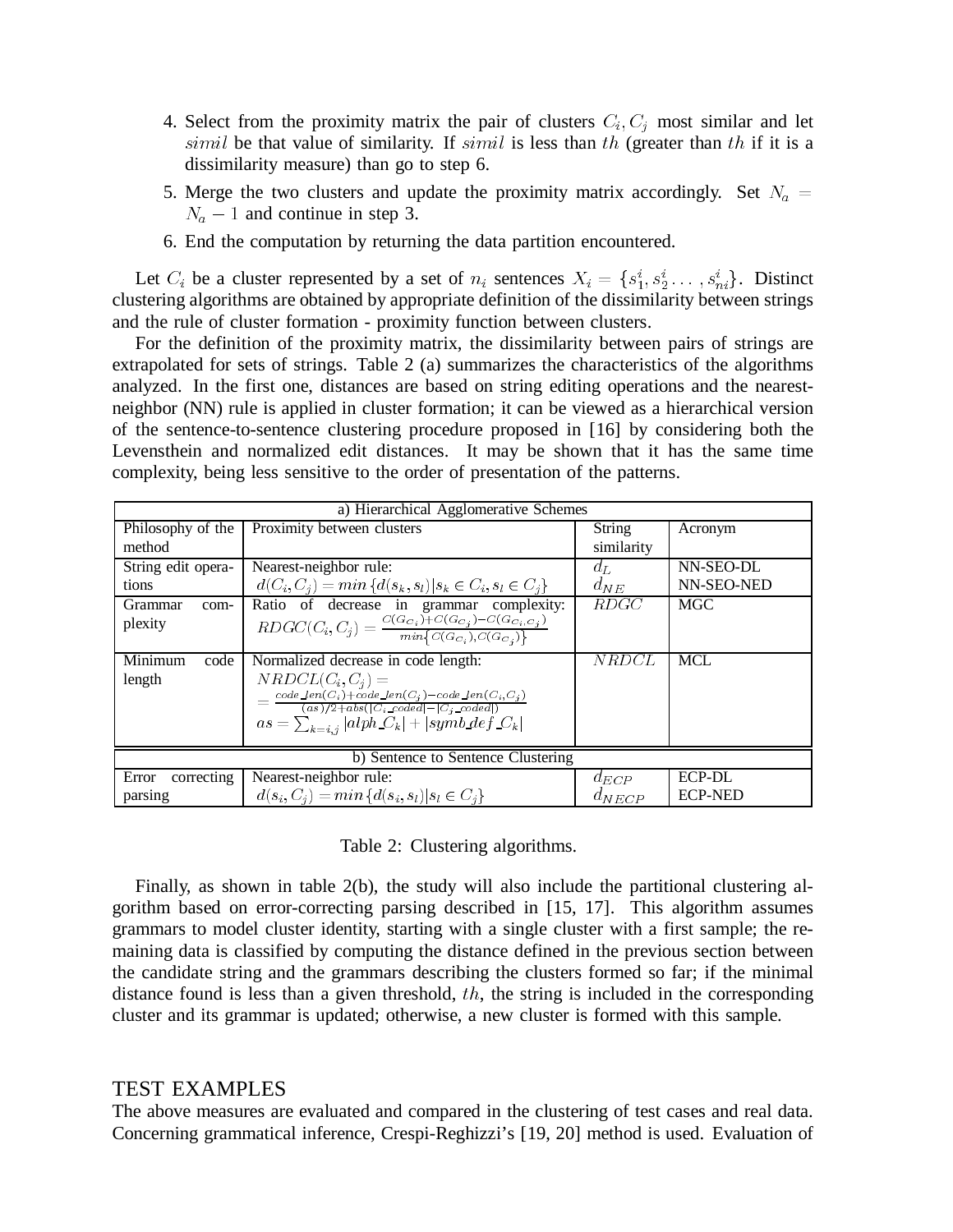the methods is based on the *classification error*, which measures the ability of the classifier to correctly associate patterns in clusters.

## TEST STRINGS

Figure 1 presents the results of clustering of the test strings defined in section . As shown, grammar based methods (MGC and ECP) perfectly associate patterns at very high similarity (low dissimilarity) values. The MCL method also achieves the perceptual intuitive clusters. Concerning the string matching algorithms, neither the normalized or the unnormalized versions were able to perform reasonable associations, which are mostly dictated by string length proximity.



Figure 1: (a) to (d) - Dendrograms for the hierarchical methods. (e) - Clusters obtained with the ECP-NED method for increasing values of the parameter  $th$ . Results obtained with ECP-DL are similar, with the particularity that, by increasing the threshold  $th$ , a jump from four to two clusters is observed.

## CLUSTERING OF CONTOUR IMAGES

In this section we illustrate the capacity of the several clustering algorithms described previously in the partitioning of images of objects of hardware tools based on a differential 8-directional chain code (a more detailed description of the contour definition process and the images database can be found in [18]). Three tools are analyzed, 10 samples per tool. Table 3 illustrates the typical patterns.

| Class | Tool | Samples                                            |
|-------|------|----------------------------------------------------|
|       |      | 61072620026270163702620026207261072601627026200262 |
|       |      | 71172620026200162701637026207261073610726116370262 |
|       |      | 71172620026270262002620737016370262002620026200162 |
|       |      | 00000006660000001710000060000010000000075000000003 |
|       |      |                                                    |
|       |      | 00000006500000001710000050000016100000076000000003 |
|       |      | 1000000005000000000720700070170000000005000000012  |
|       |      | 10000000050000000000107000702700000000050000000012 |
|       |      | 1000000005700000000710700770270000000005000000012  |

Table 3: Sample string contour descriptions of hardware tools.

As the length of the strings is constant, the normalized and not normalized versions of the algorithms based on string edit operations provide the same cluster associations. As shown in figure 2(a) the MGC method completely separates the three classes of patterns. The NN rules are good in associating the patterns of classes 2 and 3 and in distinguishing between pattern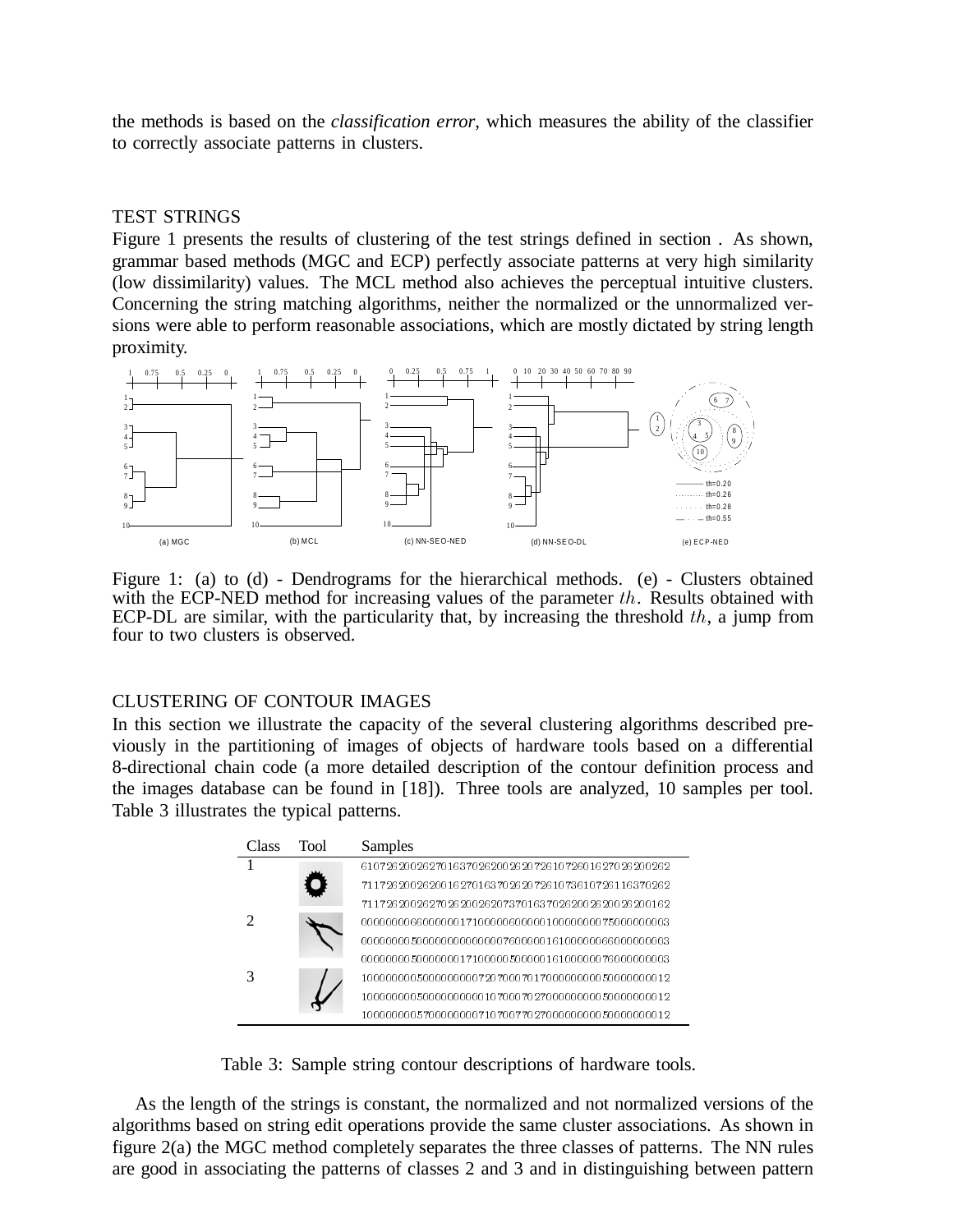

Figure 2: Dendrograms for the MGC method (a) and NN-SEO-NED (b). Clusters obtained with NN-SEO-NED (th = 0.2) (c), ECP-NED (th = 0.1) (d) and MCL (th = 0.48) (e) methods.

1 and the remaining; however, separation between classes 2 and 3 is not possible without fragmentation of class 1 into several (mostly single) clusters, as illustrated in figure  $2(c)$ . Error-correcting parsing refines this result by grouping all but one pattern from class 1 into one cluster; the inclusion of sample number 1 into cluster 1 implies the union of samples 11 to 30. The MCL method failed to associate pattern 25 in the correct class.

### ORGANIZING EMAIL

The next example consists of the first lines of text extracted from email messages, as shown in table 4, by removing space characters. Variable length samples using the English and the Portuguese language were included.

| ID | Mail Type         | Cl. | Lang. | $#$ chars | Sample Text                               |
|----|-------------------|-----|-------|-----------|-------------------------------------------|
|    | call for papers   |     | Eng.  | 142       | ISSS'98 FINAL CALL FOR PAPERS (SUBMISSION |
| 2  | call for papers   |     | Eng.  | 106       | CALL FOR PAPERS WORLD MULTICONFERENCE     |
| 3  | call for papers   |     | Eng.  | 160       | CALL FOR PAPERS RENSSELAER'S INTERNAT     |
| 4  | call for papers   |     | Eng.  | 87        | CALL FOR PAPERS THE PRAGUE STRINGOLOGY    |
|    | personal letter   | 2   | Eng.  | 161       | DEAR ANA, THANKS FOR THE EMAIL. PLEASE    |
| 6  | personal letter   | 2   | Eng.  | 129       | DEAR ANA, IN THE BACKUP DIRECTORY THERE   |
|    | journal advert.   | 4   | Eng.  | 137       | CONTENTS DIRECT FROM ELSEVIER SCIENCE     |
| 8  | MSc advertisement | 3   | Port. | 153       | PROVAS DE MESTRADO EM ENGENHARIA          |
| 9  | MSc advertisement | 3   | Port. | 280       | PROVAS DE MESTRADO EM ENGENHARIA          |
| 10 | MSc advertisement |     | Port. | 168       | PROVAS DE MESTRADO EM ENGENHARIA          |

Table 4: Text from email messages.

In this case, only the MCL method was able to provide meaningful associations, correctly forming the classes 1 to 3; sample 7 (class 4) was assigned to class 1 due to the existence of a common theme in the conference and journal advertisements. Low similarity values (below 10e-2)were found by the MGC method at the character level, no significant associations being made. Methods based on error transformations failed to discover common patterns in the data. The normalized dissimilarity values of the NN method were high and in narrow ranges, resulting in no associations for threshold values above 0.73; when a fixed number of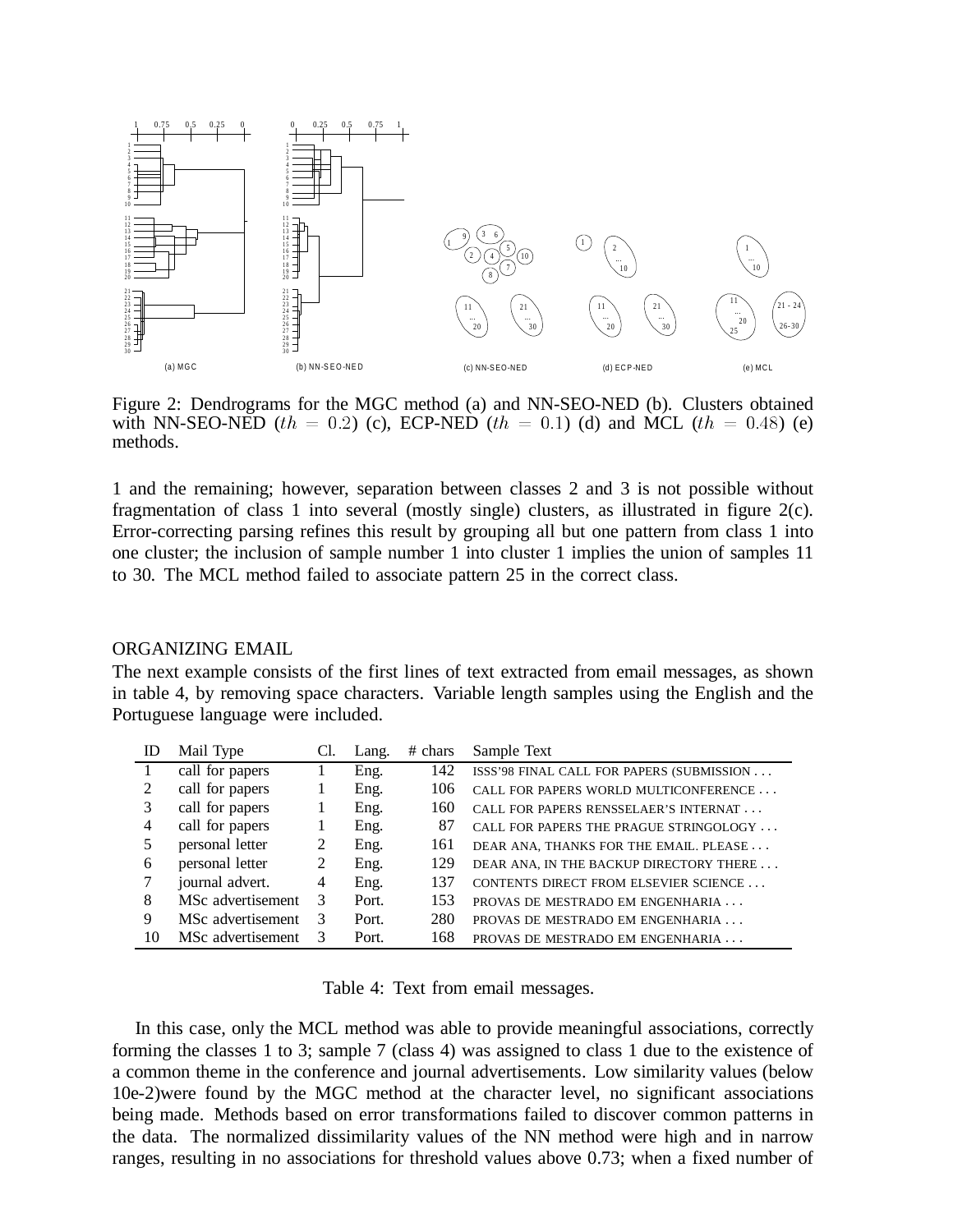

Figure 3: (a) Dendrogram for the MCL method. (b) Associations obtained with the ECP-NED method for  $th = 0.5$ . (c) - (d) Examples of associations provided by the NN rule when setting the number of clusters to 4. The dissimilarities ranges are, respectively, 0.73-0.76 and 90-214.

classes was imposed, regardless of the dissimilarity measures values, arbitrary associations were provided by the several methods (see a few examples in figure 3). Although several of the sentences have common sequences, resemblance cannot be measured in terms of string matching as the order of the narrative is arbitrary.

# **CONCLUSIONS**

In this paper structural clustering of patterns described in the string format was addressed in a comparative study of four classes of dissimilarity measures. These included distances based on string editing operations, namely the Levensthein distance,  $d_L$ , between two strings and its normalization by the length of the editing path,  $d_{NE}$ . The dissimilarity measures  $d_{ECP}$  and  $d_{NECP}$  considered the minimum (normalized) Levensthein distance between one string and the language generated by the grammar inferred from the second string, computed by errorcorrecting parsing. Finally, the similarity measures  $RDCC$  and  $NRDCL$  addressed the concepts of grammatical complexity and minimum description length, exploring, respectively, the structural resemblance between strings expressed in terms of common rules of description and common patterns of statistical dependencies between symbols manifesting as similar subsequences.

The above measures were evaluated in the categorisation of synthetic and real data, integrated in hierarchical agglomerative and partitional clustering algorithms. Test examples included the analysis of email messages and clustering of contour images.

The major conclusions are summarized as follows:

- Minimum description-based methods are best suited for context analysis, where the appearance of certain sequences rather than the particular order of their appearance is of major importance.
- String matching techniques are best suited for exact recognition of patterns.
- Grammatical inference-based methods are more reliable in grouping of variable length patterns with regular structures. Additionally, they have the ability to reduce large collections of data into lower dimension models that preserve the underlying structure of the original collection, thus providing a means for data reduction.

## ACKNOWLEDGEMENTS

This work was partially supported by the projects PECS/C/SAU/212/95 and PRAXIS 2/2.1/ TIT/1580/95.